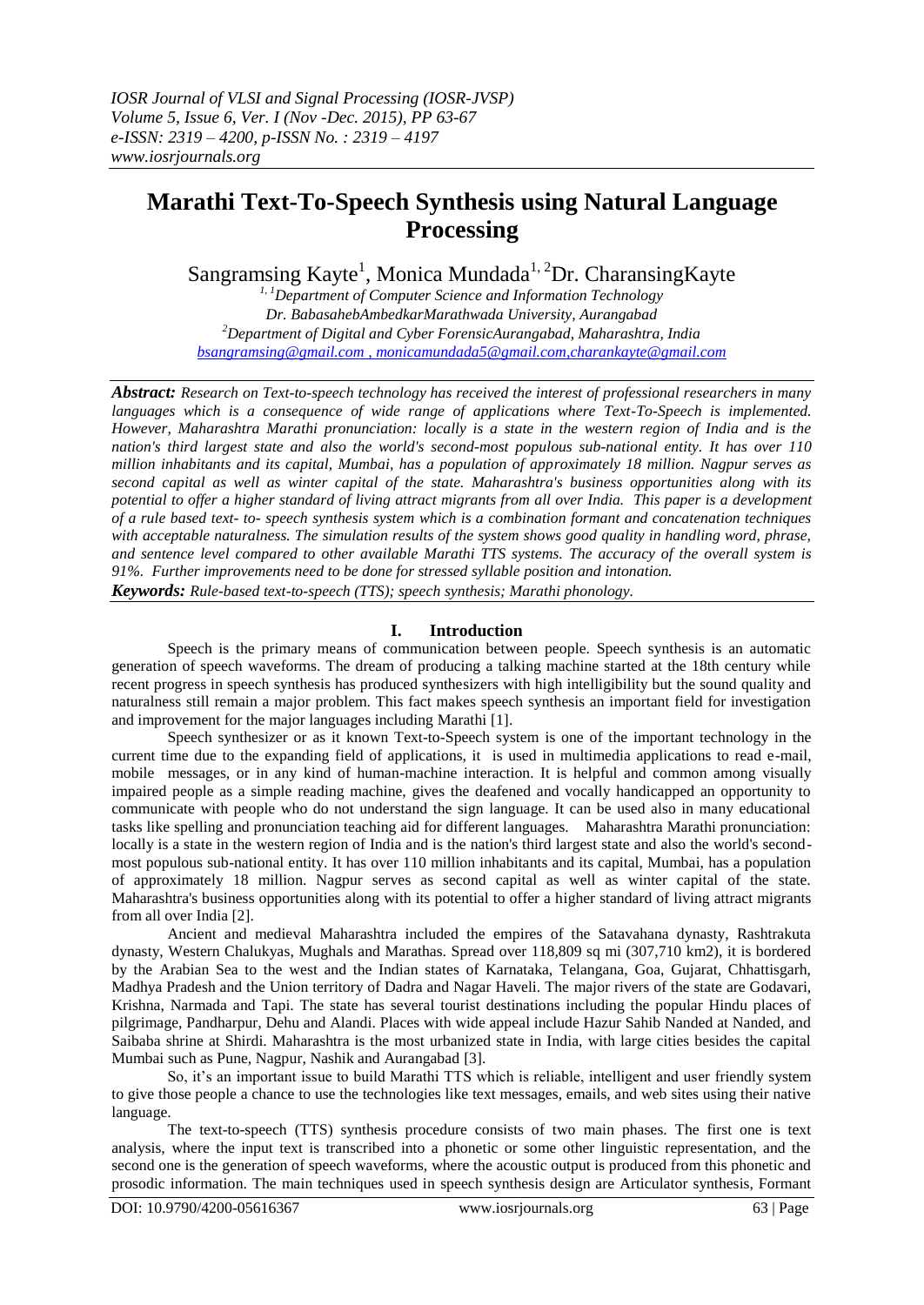synthesis, and Concatenative synthesis. Articulatory synthesis attempts to model the human speech production system directly. Formant synthesis, which models the pole frequencies of speech signal or transfer function of vocal tract based on source-filter-model. Concatenative synthesis, which uses different length pre-recorded samples derived from natural speech [10].

In theory, the most accurate method is articulatory synthesis which models the human speech production system directly, but it is also the most difficult approach. So, the available TTS systems mostly use either concatenative or formant synthesis technique. Each technique has its own points of strength and weakness and suits a specific language while doesn't for others [4],[5] [7][11].

An interesting approach is to use a hybrid system where the formant and concatenative methods have been applied in parallel to phonemes where they are the most suitable [6]. In general, combining the best parts of the basic methods is a good idea, but in practice, controlling of synthesizer may become difficult [7][10].

### **II. Marathi Phonetic System**

The phonetic system of Modern Standard Marathi has basically 71 phonemes, which consists of Marathi language has 43 consonants and 28 vowels phonemes.

The [phoneme](https://en.wikipedia.org/wiki/Phoneme) inventory of Marathi is similar to that of many other [Indo-Aryan languages.](https://en.wikipedia.org/wiki/Indo-Aryan_languages) A[n IPA](https://en.wikipedia.org/wiki/Help:IPA) chart of all contrastive sounds in Marathi is provided below.

| <b>Consonants</b>  |           |                |                          |                                               |                      |                                                                                                    |                |  |
|--------------------|-----------|----------------|--------------------------|-----------------------------------------------|----------------------|----------------------------------------------------------------------------------------------------|----------------|--|
|                    | Labial    | <b>Dental</b>  | <b>Alveolar</b>          | <b>Retroflex</b>                              | (Alveolo)<br>palatal | <b>Velar</b>                                                                                       | <b>Glottal</b> |  |
| <b>Nasal</b>       | plain     | m              | n                        |                                               | η                    | (n)                                                                                                | $(\eta)$       |  |
|                    | murmured  | m <sup>6</sup> | $\mathbf{n}^{\text{fi}}$ |                                               | $\eta$ <sup>h</sup>  |                                                                                                    |                |  |
| <b>Stop</b>        | voiceless | p              | ţ                        | $\overline{t}$                                |                      | $\widehat{\mathfrak{t}\varepsilon}$ ~ $\widehat{\mathfrak{t}\int}$                                 | $\bf k$        |  |
|                    | aspirated | p <sup>h</sup> | $\mathfrak{t}^{\rm h}$   |                                               | $+h$                 | $\widehat{\mathfrak{t}\mathfrak{S}^{\mathrm{h}}}\widetilde{\mathfrak{t}\mathfrak{f}^{\mathrm{h}}}$ | k <sub>h</sub> |  |
|                    | voiced    | $\mathbf b$    | d                        | $\widehat{dz}$ ~z                             | d                    | $\sqrt{dz}$ $\sim$ $\sqrt{z}$                                                                      | g              |  |
|                    | murmured  | h <sup>f</sup> | d <sub>i</sub>           | $\widehat{dz}^{\hat{n}}$ $\sim$ $z^{\hat{n}}$ | d <sup>h</sup>       | $\overline{dz}^{\text{fi}}$ ~ $\overline{d}$ 3 <sup>fi</sup>                                       | q <sup>h</sup> |  |
| <b>Fricative</b>   |           |                | S                        | ş                                             | c <sub>1</sub>       |                                                                                                    | $h$ ~ $fi$     |  |
| <b>Approximant</b> | plain     | U              |                          |                                               |                      |                                                                                                    |                |  |
|                    | murmured  | v <sup>6</sup> |                          | <sup>1</sup>                                  |                      | (j <sup>h</sup> )                                                                                  |                |  |
| <b>Flap/Trill</b>  | plain     |                |                          | $\Gamma$                                      | ሓ                    |                                                                                                    |                |  |
|                    | murmured  |                |                          | $\int$                                        |                      |                                                                                                    |                |  |

Table 2: Consonant phoneme inventory[2][3][12]

Older aspirated \*tsh, dzß have [lost their onset,](https://en.wikipedia.org/wiki/Lenition) with \*tsh merging with /s/ and \*dzß being typically realized as an aspirated fricative,  $[z^{\beta}]$ . This /ts, dz,  $z^{\beta}$ / series is not distinguished in writing from /t f, t<sup>h</sup>, dz, dz $^{\beta}$ /.

### **A. Syllables**

The syllabic structures in Marathi are limited in number and easily detectable. Unlike other languages, every syllable in Marathi begins with a consonant followed by a vowel which is called the nucleus of the syllable. Short vowels are denoted by (V) and long vowels are denoted by (VV). It is obvious that the vowel exists in the second place of the syllable. These features facilitate the process of syllabification [2][3].

Marathi syllables can be classified either according to the length of the syllable or according to the end of the syllable. Short syllable occur only in CV form, because it is ending with a vowel so it is open. Medium syllable can be in the form of open CVV, or closed CVC. Long syllable has two closed forms CVVC, and CVCC [8][2][14].

Marathi words contains at least one syllable, most contain two or more syllables. The longest word is combined of five syllables. Table II illustrates Marathi syllables. Some of the Marathi words are spelled together forming new long words with 6 syllables like ( ), or 7 syllables like ( ).

| $14000$ m. Maratin Dynastes $1$ ypes $210$ $11$ |     |           |               |            |     |     |            |             |           |           |             |             |             |
|-------------------------------------------------|-----|-----------|---------------|------------|-----|-----|------------|-------------|-----------|-----------|-------------|-------------|-------------|
| Devanagari                                      | अ   | आ         |               |            |     | ऊ   | 邪          | $\pi$       |           | ओ         | औ           | अ           | आः          |
| <b>Transliterated</b>                           | a   |           |               |            | u   |     |            | e           | a1        | O         | au          | am          | aḥ          |
| <b>IPA</b>                                      | 'ə/ | /a/       | $\sim$<br>/1/ | /u         | /ru | le/ | . .<br>וב/ | $ 0\rangle$ | /əu       | ′əm∕      | /əhə        |             |             |
| <b>Syllable type</b>                            | CV  | <b>CV</b> | <b>CVV</b>    | <b>CVV</b> | CV  | CVC | <b>CVC</b> | <b>CVC</b>  | <b>CV</b> | <b>CV</b> | <b>CVCC</b> | <b>CVCC</b> | <b>CVCC</b> |

Table Ii. Marathi Syllables Types [2][3][13]

## **III. System Description**

The complete design of the proposed synthesis system is shown in Fig. 1. The Text-To-Speech system includes preprocessing stage for text normalization. Natural language processing (NLP) decides the stress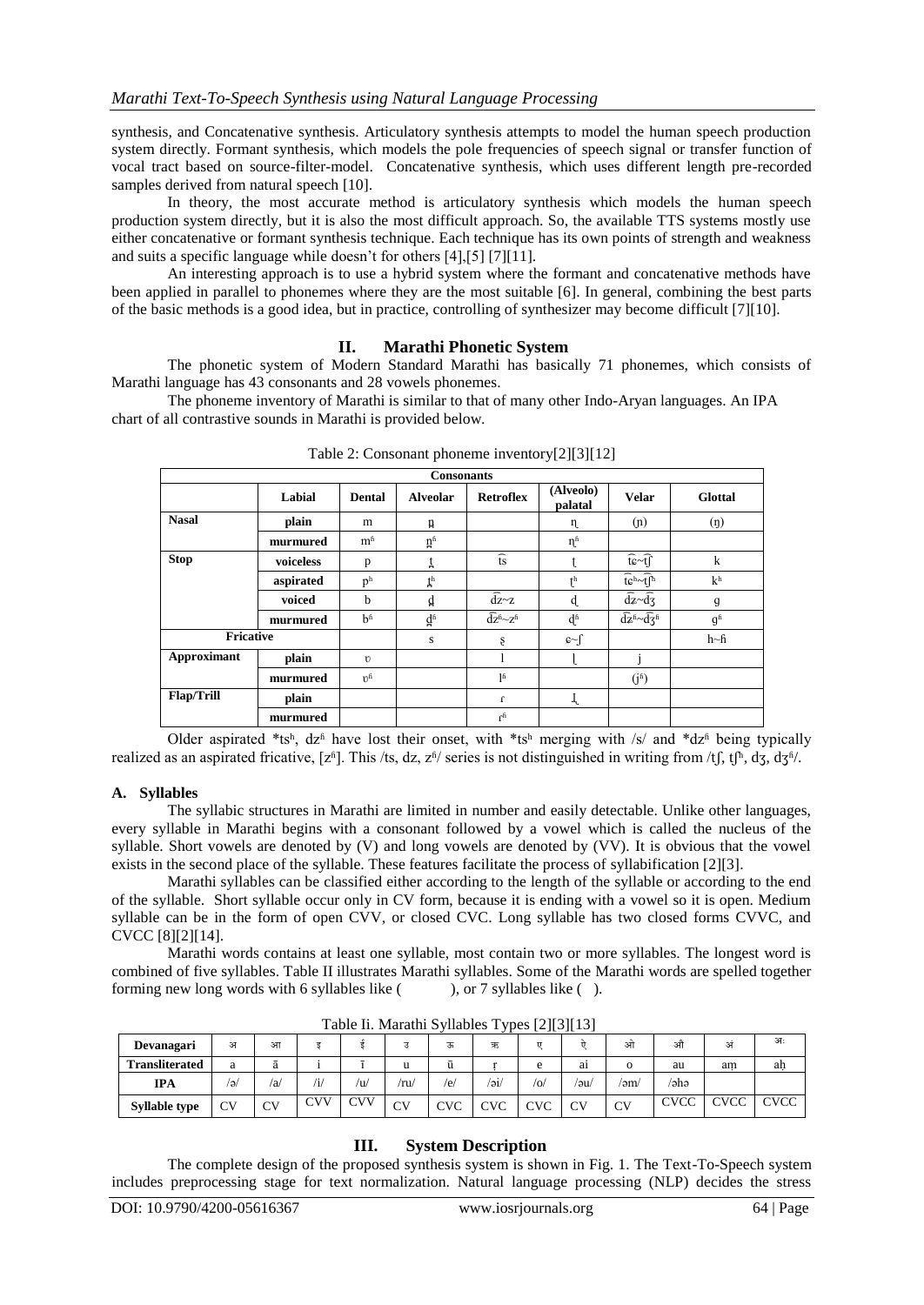pattern and converts the letters to its equivalent phoneme representation. DSP stage produces speech out of the resultant phonemes.

# A. **Preprocessing Stage**

Preprocessing phase is required to prepare the raw text to be suitable to enter the processing stage. It detects the words of each sentence, spaces between them, punctuation marks, or any other non-Marathi symbols

## B. **Natural Language Processing**

This phase relies on the developed data base to map each word to its exact phonemic representation equivalent. The data base is formed of three main parts:

Exceptions Dictionary: It contains list of words whose pronunciations are given explicitly, rather than determined by the Pronunciation Rules. If the Pronunciation rules are applied to a word and indicate a standard prefix or suffix, then the word is again looked up in Exception Dictionary List after the prefix or suffix has been removed. Rather than a full pronunciation, just the stress flag may be given, to change where it would be otherwise placed by the Pronunciation Rules. A pronunciation may also be specified for a group of words, when these appear together. Up to four words may be given,



Figure 1. Marathi Synthesis System Structure

Enclosed in brackets. This may be used for change the pronunciation or stress pattern when these words occur together, run them together, pronounced as a single word, or to give them a flag when they occur together. Common set of words mostly need no vowelization [8][2].

2) Marathi Pronunciation Rules (letter-to-sound): This part of the data base specifies the phonemes which are used to pronounce each letter, or sequence of letters. Some rules only apply when the letter or letters are preceded by, or followed by, other specified letters [9], [10]. To find the pronunciation of a word, the rules are searched and any which match the letters in the word will be given a score depending on how many letters are matched. The pronunciation from the best matching rule is chosen. The pointer into the source word is then advanced past those letters which have been matched and the process is repeated until all the letters of the word have been processed. It is important to mention that the Exception Dictionary is searched first while it contains the words with special pronunciation.

3) Marathi phonemes: Defines all the phonemes which are used by Marathi language, together with their properties and the data for their production as sounds. Vowels are generated based on formant synthesis, while special Marathi consonants like:  $(\$ # " ! )$  are pre-recorded wav files based on concatenation synthesis.

 Marathi words that are not found in the exception dictionary with their stress flag will follow a special pattern for syllable lexical stress. It is designed to apply stress according to a set of rules. Syllable has three lexical stress levels: primary (1), secondary (2), and weak or no stress (3), as reported in [7] and [11] the rules that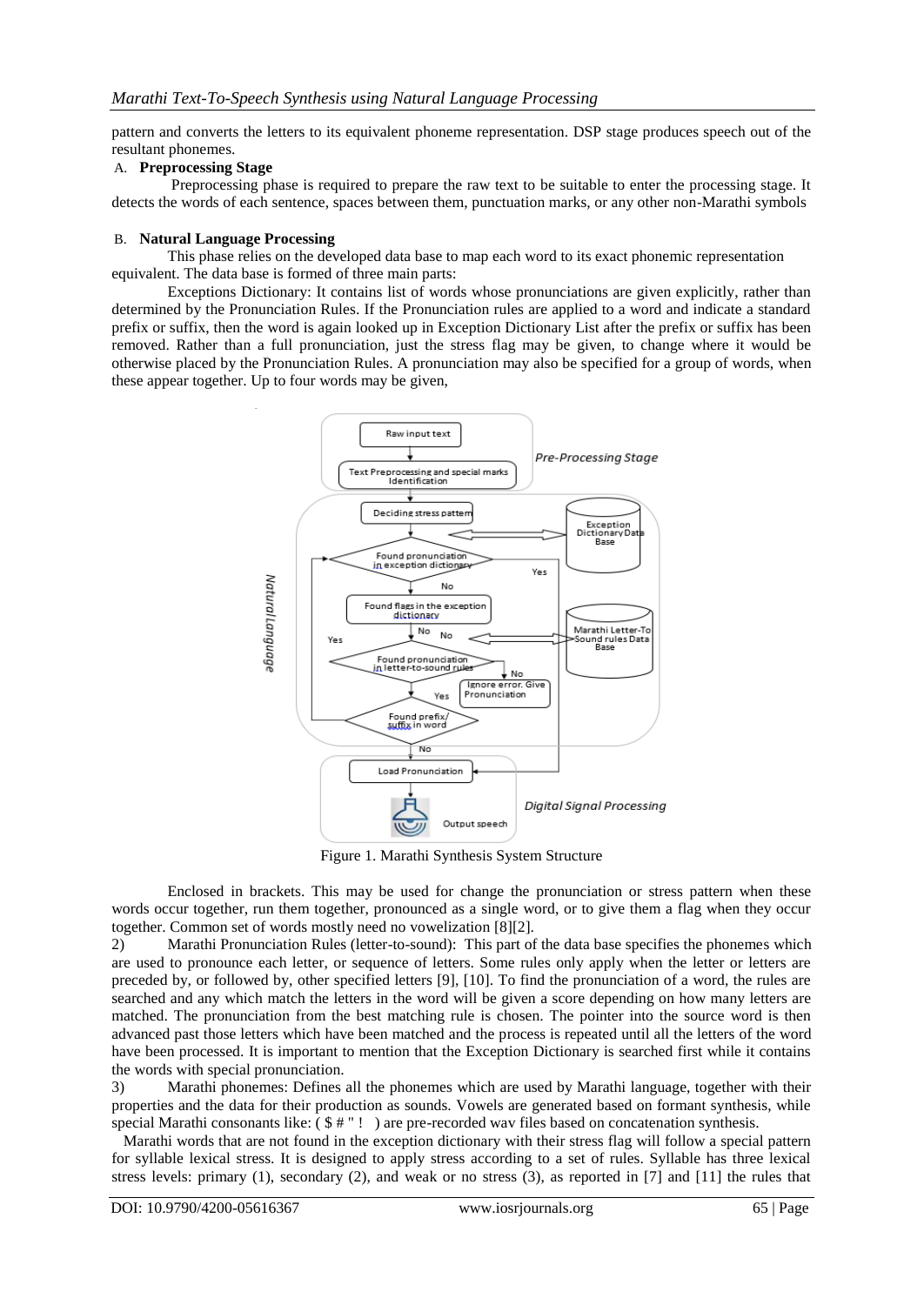determine the stress are: • When a word is made up of a string of the CV type syllables, the first syllable receives the primary stress and the remaining syllables receive no stresses, e.g.  $(\&\% : '1))$ (3)(3) :  $CV(1)CV(3)CV(3)$  "he wrote"

When a word contains only one long syllable, the long syllable receives the primary stress and the rest of the syllables go unmarked, receiving no stresses. The final long syllable never receives a primary stress. $(\&)$ % :  $(1)$ & $(3)$  CVV $(1)$ CVC $(3)$  "writer"

• For polysyllabic word, a stress is placed on the first long syllable counting from the penultimate. The nearest long syllable to the beginning of the word receives the secondary stress.  $(-)$  \*,+ % :

 $(3)(2)/(3)(1)0(3)(3)1(3)$ 

 $CVC(3)CV(2)CV(3)CV(1)CV(3)CVC(3)$  "their savings"

#### **C. Digital Signal Processing**

In this part of the synthesis system the resultant phonemic representation of the input text with the special stress and pause flags will be transformed into the proper utterance and can be saves as a wave file. Table III shows some Marathi words and their resultant phonemic representation and stress flags taken from our system [8][2].

#### **IV. Testing And Results**

The simulation results shows 91% accuracy for the phoneme representation Letter-To-sound, all the diacritics of the standard Marathi script including were successfully mapped into their equivalent pronunciation rules. The words with special pronunciation were listed in the exception data base, since that data base is checked before the rules data base, the system ensures error free phoneme representation. In order to assess the quality of our output speech, a subjective test was performed. A set of 25 phonetically balanced sentences was used as the test material. The test sets were played to ten volunteer listeners who were asked to rate the system intelligibility, naturalness and overall voice quality on a scale of 1 to 5. The volunteer listeners were asked to give the rating based on how good they thought the sentences were without any further definition of the word "good". The listeners were encouraged to use the full five point scale. The average scores obtained are 4.2, 3.7, and 3.8 for intelligibility, naturalness and overall voice quality respectively [10][11].

| <b>English</b> | Marathi | <b>IPA</b>                       | <b>Proposed System</b> |  |  |  |  |
|----------------|---------|----------------------------------|------------------------|--|--|--|--|
| Hello          |         |                                  | /m'a2RHa2ba2n/         |  |  |  |  |
| Goodbye        | 4.56    | /maassala:mah/                   | /ma2?a2s1sa2l'a2:ma2/  |  |  |  |  |
| House          |         | /bai:t/                          | /ba2jt/                |  |  |  |  |
| Thank<br>you   | 8<br>9  |                                  | /S'UkRa2n11la2k/       |  |  |  |  |
| Morning        | :2:     | /saba: </td <td>/s2a2ba2:H/</td> | /s2a2ba2:H/            |  |  |  |  |
| Noon           |         | /ðuhr/                           | /D2Uhr/                |  |  |  |  |

TABLE 3. Phonemic representation of Marathi WORDS [9]

## **V. Conclusion**

A rule-based synthesis Marathi TTS system was developed. Phonemes were the essential elements of the synthesizer, our Marathi TTS system is vocabulary independent with intelligible output speech, so it can handle all types of input text. It has the flexibility of changing the speaker from male to female and other sound variants like whispering. The standard Marathi text is mostly vowelized; hence the need of vowelization, our system omits the need to some of the vowelization symbols like sukoon and has the ability to enrich the exception dictionary by listing the exact pronunciation of the common words, here, no need to vowelize them. Comparing with other available Marathi TTS systems, our Hybrid TTS has small size, high accuracy, and vocabulary independence features which make it in general more reliable than other TTS systems. The system is free for distribution and for development.

#### **References**

- [1] Sangramsing N.kayte "Marathi Isolated-Word Automatic Speech Recognition System based on Vector Quantization (VQ) approach" 101th Indian Science Congress Jammu University 03th Feb to 07 Feb 2014.
- [2] Sangramsing Kayte, Monica Mundada, Dr. CharansingKayte "Di-phone-Based Concatenative Speech Synthesis System for Hindi" International Journal of Advanced Research in Computer Science and Software Engineering -Volume 5, Issue 10, October-2015
- [3] Sangramsing Kayte, Monica Mundada "Study of Marathi Phones for Synthesis of Marathi Speech from Text" International Journal of Emerging Research in Management &Technology ISSN: 2278-9359 (Volume-4, Issue-10) October 2015
- [4] S. Lemmetty, Review of Speech Synthesis Technology, Master Thesis. Helsinki University of Technology, 1999.
- [5] M. G. Fatima Chouireb, "Towards a high quality Arabic speech synthesis system based on eural networks and residual excited vocal tract model," Springer, Oct. 2008.